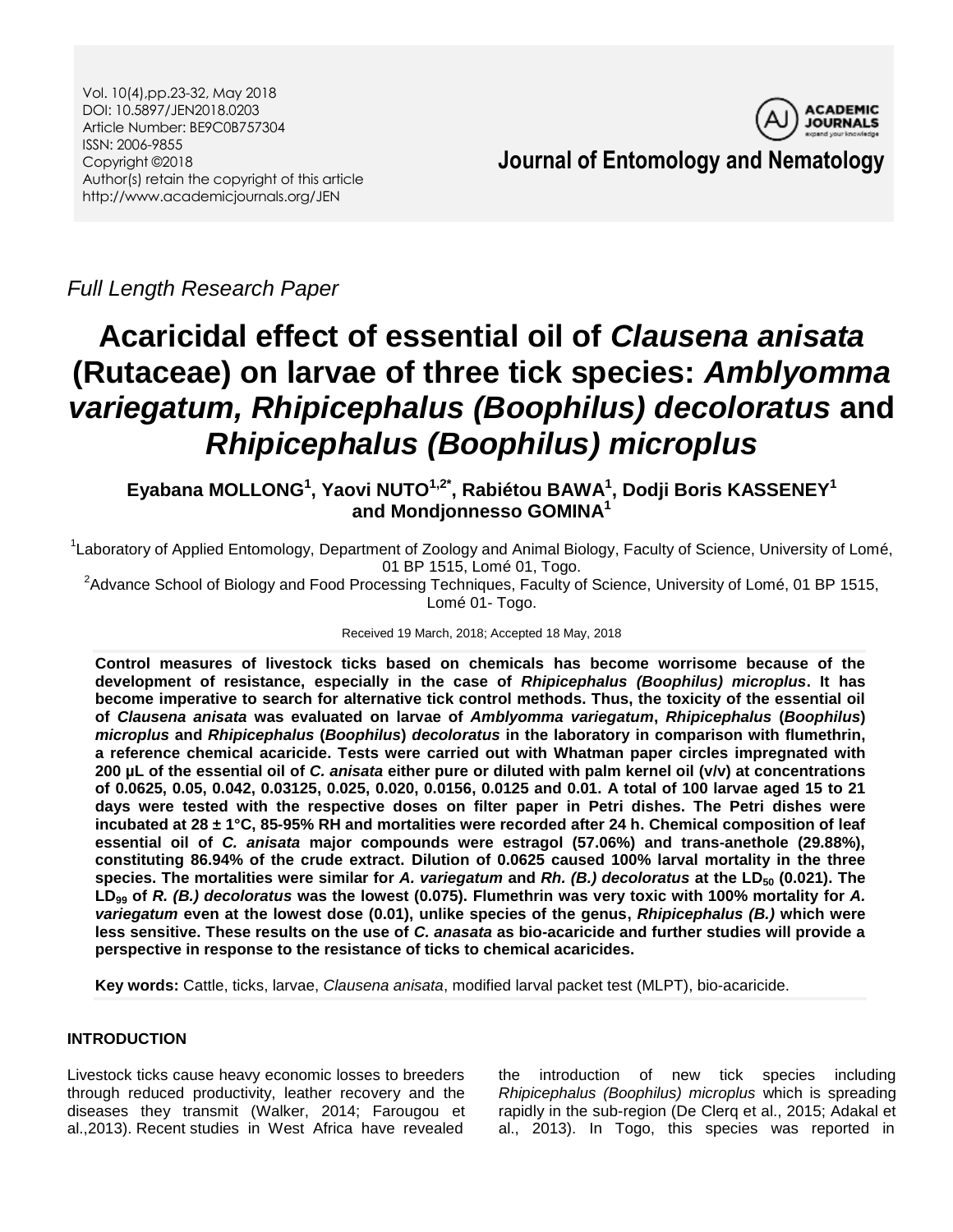association with *Amblyomma variegatum* and *Rhipicephalus (B.) decoloratus* (Mollong et al., 2018) as characteristic species in its Maritime Region. The repeated application, use of the wrong dosage and the lack of mastery of synthetic acaricide use techniques in the control of these ectoparasites have led to the development of resistance to a growing number of their molecules (De Meneghi et al., 2016; Adakal et al., 2012). Currently, *Rhipicephalus (B.) microplus* has become resistant to several molecules belonging to various classes of chemical acaricides (Adehan et al., 2016; Abbas et al., 2014). This tick, which is able to displace other species of the same genus, has spread to several African sub-regions at present (Boka et al., 2017; Biguezoton et al., 2016; Boka et al., 2014; Madder et al., 2012). Also, its synergistic action with other species represents a real danger for cattle breeding and requires prophylactic measures to keep the situation under control. It is therefore necessary to exploit new control alternatives. Several authors (Yessinou et al., 2016; Chagas et al., 2014) have shown that some plant essential oils have acaricidal properties, although these essential oils are volatile. These bio-acaricides, because of the many constituents, and their multiple modes of action, the appearance of resistance in ticks is reduced unlike chemical acaricides (Villaverde et al., 2016). Their availability and potential long-term use is an advantage. These observations motivated the present research on the essential oil of *Clausena anisata* (Willd). Hook in the perspective of its use for tick control. Specifically, the acaricidal activity of this essential oil on the larvae of three tick species and the capacity of palm kernel oil used as solvent, to retain the acaricidal constituents in the essential oil, were studied.

## **MATERIALS AND METHODS**

#### **Study area**

This study was carried out at Agricultural Experiment Station of the Graduate School of Agronomy, University of Lomé. The university lies between AES-GSA-UL: 06°10´48.6´´N, 001°12´66.1´´E and 35 m. The station has a Guinean tropical climate with particular rainfall of 800 to 1000 mm/year, temperatures ranging from 25-31°C and average relative humidity of between 74 and 90%. The sunshine is 6 h/day and the photoperiod is 12L: 12D.

## **Tested products**

## *Essential oil of the leaves*

Essential oil of the leaves of *C. anisata* was provided by the Laboratory of Natural Extracts and Aromas (LEVAN) of the

University of Lomé (Togo). This oil was analyzed by gas chromatography coupled with mass spectrometry to identify its major constituents. The analysis was carried out by Sarl Pyrenessences Analyses-2, chemin de la plaine-11340 Belcaire in France.

## *Palm kernel vegetable oil*

The virgin palm kernel vegetable oil was purchased from a supplier who obtained it by squeezing the crushed and steamed seeds for 15 to 20 min.

## *Flumethrin*

The chemical acaricide used was FLUMAX manufactured by ASHISH LIFE SCIENCE PVT LIMITED 213, Laxmi Plaza, New Link Road, Andheri (W), Mumbai-53, India. It is composed of flumethrin 1% (m/v) and belongs to the class of synthetic pyrethroids. It was used as a reference acaricide to assess the toxicity of the essential oil of *C. anisata*.

#### **Collection and preparation of engorged female ticks for egg laying**

The engorged females of the different species were collected from cattle on the Agricultural Experiment Station of the Graduate School of Agronomy of the University of Lomé between 6 am and 8 am before the animals left for grazing. After restrainting each animal, "tire-tique" was used to remove the ticks. For good aeration, boxes with 1 mm diameter perforations were used to transport ticks to the Laboratory of Applied Entomology (LAE). The ticks were first washed with distilled water and wiped with towel paper and then thoroughly examined to ensure that they are in good condition for egg laying. Morpho-anatomical identification key of Ixodidae by Walker et al. (2014) was used to identify ticks. A very sensitive balance (SARTORIUS GMBH GÖTTINGEN type PT120) was used to weigh them. Engorged females of *A. variegatum* that were kept for egg-laying, weighed between 2000-4000 mg, and those of *R. (B) decoloratus* and *R. (B) microplus* weighed between 150-350 mg. The eggs were collected every 3 or 4 days of laying, mixed, put in new boxes and incubated in the same rearing room for the laying females at  $28 \pm 1^{\circ}$ C, 80-95% relative humidity (RH) and 12:12 L:D approsimative photoperiod. These conditions were checked every day by means of a thermo-hygrometer (type: TROTEC BZ05) to monitor the environment until hatching. A binocular loupe (type: LEICA EZ4) was used to check the status of eggs and larval mortality.

#### **Dilutions and preparation of Petri dishes for Modified Larval Packet Test (MLPT)**

#### *Test dilutions*

Serial dilutions of the crude extract of *C. anisata* essential oil in virgin palm kernel vegetable oil (v/v) were made in order to obtain mixtures with concentrations of 0.0625, 0.05, 0.042, 0.03125, 0.025, 0.020, 0.0156, 0.0125 and 0.010. Flumethrin dilutions were

\*Corresponding author. E-mail: nutoyaovi@gmail.com. Tel: (228) 90040929/97017070. Fax: (228) 22218595.

Author(s) agree that this article remain permanently open access under the terms of the [Creative Commons Attribution](http://creativecommons.org/licenses/by/4.0/deed.en_US)  [License 4.0 International License](http://creativecommons.org/licenses/by/4.0/deed.en_US)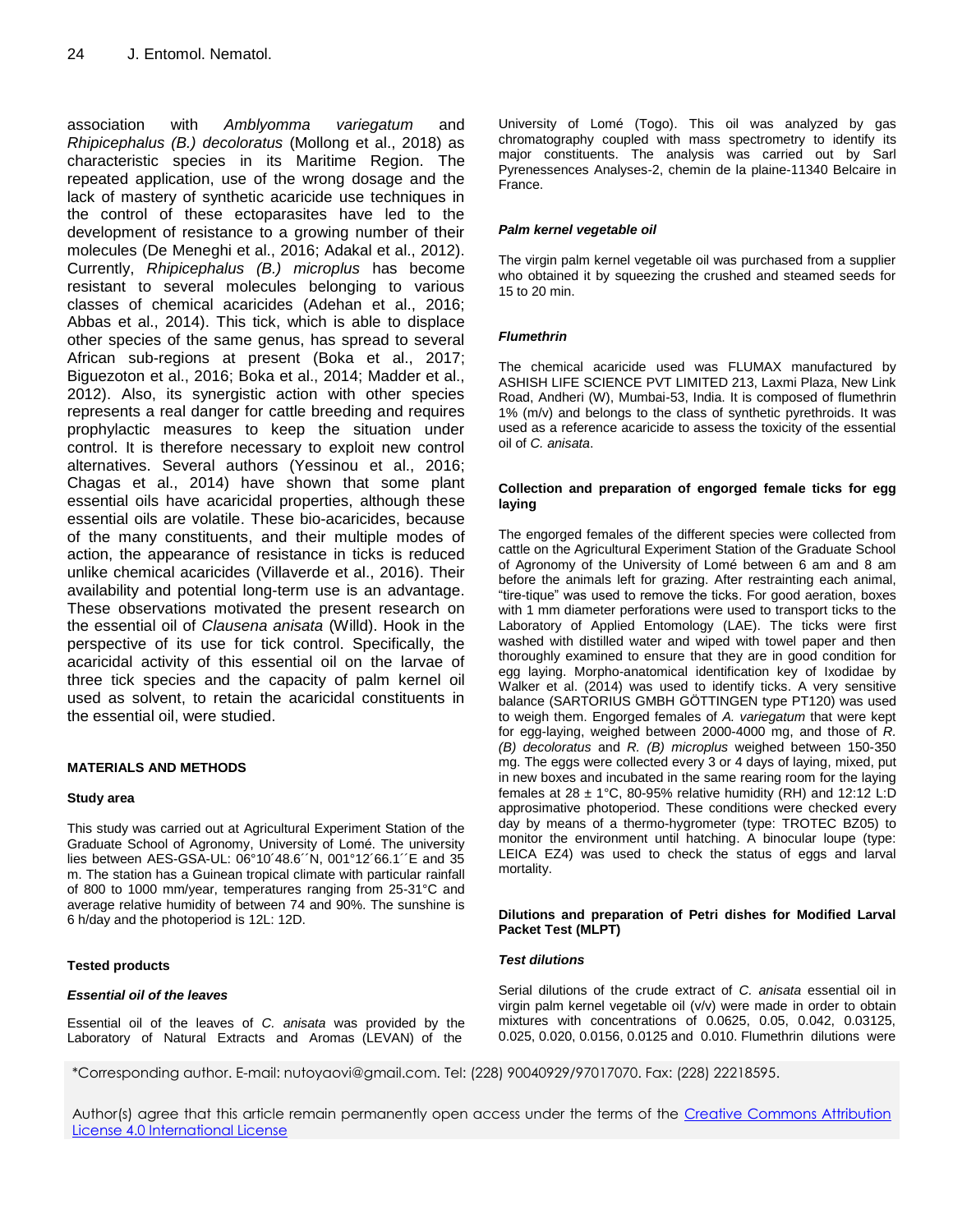made in the same way.

#### *Preparation of Petri dishes and toxicity test*

Glass Petri dishes of 8 cm diameter and 1 cm height we used. The bottom of each Petri dish was upholstered with a Whatman filter paper (Grade 1: 460 mm × 570 mm; CAT N°1001-917) 8 cm in diameter. Using a Humapette micropipette, 200 μL of each dilution was deposited in small drops on Whatman paper surface in each Petri dish which was immediately closed. After about 15 min, the mixture spreads homogeneously over the entire surface of the filter paper. The impregnation of the Whatman filter paper is made from the lowest dose to the strongest to avoid contamination. One hundred (100) 15 to 21 days old larvae were deposited the same day 15 min after the mixture spread homogeneously in the middle of the Whatman filter paper and immediately covered by second filter paper in each Petri dish which is sealed and incubated at 28  $\pm$ 1°C, 80-95% RH and 12L: 12D. The negative control Whatman filter paper was impregnated solely with palm kernel vegetable oil. The positive controls were impregnated with the crude extract of *C. anisata* essential oil or 1% flumethrin. Five replicates were made and larval mortality was assessed after 24 h of exposure. Concentrations of the essential oil of *C. anisata* and the reference acaricide in the mixtures were determined by considering their volumes in the 200 μL (V/V).

#### *Evaluation of the afterglow of the essential oil*

Afterglow is the persistence of the toxic effect of a product tested on

a support or in a given environment. To evaluate the persistence of the essential oil, the crude extract and the dilution of 0.0625% in palm kernel oil were tested on the larvae of *R. (B) microplus*. For each product, a series of nine (9) Petri dishes was prepared. Each Whatman filter paper of the first series was impregnated with 200 μL of crude oil extract and each Whatman filter paper of the second series was impregnated with 200 μL of the 0.0625% dilution. Immediately after homogeneous spreading, all dishes were opened and left open under ambient laboratory conditions: 26 - 30°C, 54 - 80% RH and 12:12 L:D so that in each series, the essential oil could evaporate during nine specific periods of time; 0 min, 30 min, 1 h, 2 h, 3 h, 4 h, 6 h, 12 h and 24 h. After these time periods, one hundred (100) 15 to 21 days old larvae were deposited in the middle of the impregnated Whatman filter paper in each dish before the Petri dish was sealed and incubated at  $28 \pm 1^{\circ}$ C and 80-95% RH and 12:12 L:D. Five replicates were made for each product and time interval and larval mortality was assessed after 24 h of exposure.

#### *Mortality assessment*

Natural mortality of larvae species was determined in the controls using:

 Number of dead larvae Control mortality  $(\%) =$   $\frac{\ }{\ }$   $\sqrt{100}$ Total number of larvae

To calculate the average mortality at the different doses, the following formula was applied:

Average mortality (
$$
\%
$$
) =  $\frac{\text{Mortality 1} + \text{Mortality 2} + \text{Mortality n}}{\Sigma \text{ni}}$ 

Where,  $n =$  number of replicate; Mortality 1 = number of dead larvae in the first replicate;  $ni =$  total number of larvae tested in each replicate In tests where control mortalities exceeded 5% or more, Abbott's (1925) formula for calculating corrected mortality was applied:

$$
% Mortality in the test - % Corrected mortality\nCorrected mortality (*) = \frac{\% Mortality in the test - % Corrected mortality\n}{\frac{\% 100}{\% 0.50} \times 100}
$$

#### **Data analysis**

Statistical treatment of mortality data was done using a 5% analysis of variance (ANOVA) with SPSS.v.16.0 software. Mortality averages were discriminated with the least significant difference (LSD) test, using the same software. Nonlinear regression analyses of the dose-mortality data were performed with the Polo Plus software (version 1.0) using the Dose-Response Curves Probit and Logit Analyses. Values for 95%  $LD_{50}$  and  $LD_{99}$  and their confidence intervals (95% CI) and resistance ratios (RRs) were estimated by probit analysis (Polo plus version1 software).

## **RESULTS**

#### **Composition of the essential oil of the leaves of** *C. anisata*

The analysis of this essential oil showed that estragol (57.06%) and trans-anethole (29.88%) were the major compounds, constituting 86.94% of crude extract. Other compounds exceeding 1% are anisaldehyde (2.67%), pcymene (2.31%) and α-pinene (1.07%) (Table 1).

#### **Mortality of larvae aged 15 to 21 days**

#### *Effects of crude products*

Only the crude essential oil of *C. anisata* and flumethrin produced 100% mortality in the larvae. Palm kernel oil had no effect on the larvae which in these experimental conditions survived during an average of three months for *A. variegatum* and two months for *R. (B) decoloratus* and *R. (B) microplus* (Table 2).

#### *Toxicity of different dilutions*

The tests with the different dilutions of products on the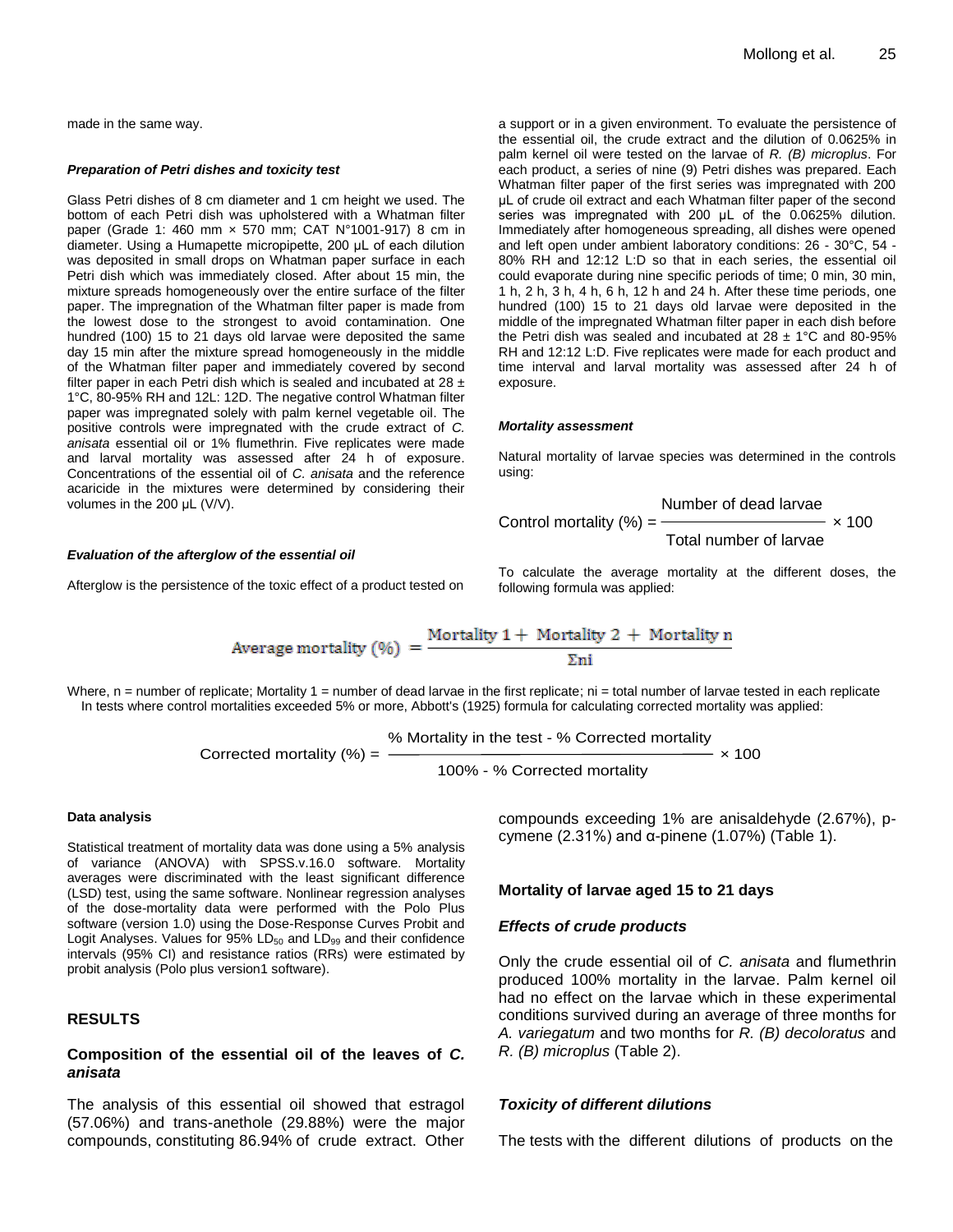l.

| Peak           | <b>Retention time (min)</b> | <b>Chemical constituents</b>  | Composition (%) |
|----------------|-----------------------------|-------------------------------|-----------------|
| 1              | 7.7                         | α-Pinene                      | 1.07            |
| $\overline{2}$ | 10.0                        | β-Pinene                      | 0.17            |
| 3              | 11.6                        | β-Myrcene                     | 0.25            |
| 4              | 12.8                        | Limonene                      | 0.29            |
| 5              | 14.3                        | γ-Terpinene                   | 0.23            |
| 6              | 15.2                        | p-Cymene                      | 2.31            |
| 7              | 21.6                        | Citronellal                   | 0.14            |
| 8              | 23.3                        | Linalool                      | 0.14            |
| 9              | 25.2                        | β- caryophyllene              | 0.22            |
| 10             | 27.1                        | Estragol                      | 57.06           |
| 11             | 27.3                        | α-Humulene                    | 0.20            |
| 12             | 28.4                        | $Z$ - β-Farnesene             | 0.32            |
| 13             | 28.5                        | Neral                         | 0.34            |
| 14             | 29.0                        | Citronellol                   | 0.19            |
| 15             | 29.1                        | Cis-Anethole                  | 0.10            |
| 16             | 29.6                        | α-Curcumene                   | 0.22            |
| 17             | 31.0                        | Trans-Anethole                | 29.88           |
| 18             | 34.8                        | Caryophyllene oxide           | 0.40            |
| 19             | 35.6                        | Anisaldehyde                  | 2.67            |
| 20             | 36.1                        | Epoxy-6,7- Humulene           | 0.23            |
| 21             | 38.2                        | Anicetone                     | 0.19            |
| 22             | 46.4                        | 3-Methoxycinnamaldehyde       | 0.32            |
| 23             | 49.7                        | Hydroxyphenyl butanone Mw=164 | 0.30            |
|                |                             | Total                         | 97.24           |

**Table 1.** Chemical composition of leaf essential oil from *C. anisata.*

**Table 2.** Average mortalities (%  $\pm$  SD) and survival time of larvae aged 15 to 21 days at 28  $\pm$  1°C, 80 to 95% RH and 12L: 12D treated with different products ( $n = 100$ ).

| Crude products tested Tick species |                      | <b>Mortality</b><br>$(% )^{*}$ (% ± SD)* | <b>Survival time</b><br>(days $\pm$ SD) <sup>*</sup> | <b>Statistical</b><br>test            |
|------------------------------------|----------------------|------------------------------------------|------------------------------------------------------|---------------------------------------|
|                                    | A. variegatum        | 0                                        | $95.4 \pm 9.23^{\circ}$                              |                                       |
| Palm kernel oil                    | $R.$ (B) decoloratus | 0                                        | $53 \pm 10.74^b$                                     | $F_{(14, error)} = 27.382$ ; P<0.0001 |
|                                    | R. (B) microplus     | 0                                        | $60.2 \pm 9.01^b$                                    |                                       |
|                                    | A. variegatum        | 100                                      |                                                      |                                       |
| C. anisata essential oil           | R. (B.) decoloratus  | 100                                      |                                                      |                                       |
|                                    | R. (B.) microplus    | 100                                      |                                                      |                                       |
|                                    | A. variegatum        | 100                                      |                                                      |                                       |
| Flumethrin (1%)                    | R. (B.) decoloratus  | 100                                      |                                                      |                                       |
|                                    | R. (B.) microplus    | 100                                      |                                                      |                                       |

\*Averages with the same letter in the same product tested are not significantly different (ANOVA followed LSD test, P  $< 0.05$ ).

larvae of the different tick species showed that larval mortality was dose-dependent. The 1/16 dilution (0.0625) of *C. anisata* essential oil resulted in 100% mortality of *A. variegatum* and *R. (B.) decoloratus* larvae, as well as very high mortality (99.8 ± 0.44) for *R. (B.) microplus*. Larval mortality at the same dilution with flumethrin was 100% for *A. variegatum*, 77.6 ± 7.09 for *R. (B.) decoloratus* and only 42.6 ± 5.02 for *R. (B.) microplus* (F  $(29, error) = 216.083, P < 0.0001)$  (Table 3).

*A. variegatum* was therefore more sensitive to the two products tested than *R. (B.) microplus* which is the least sensitive species to the two products tested. Also, the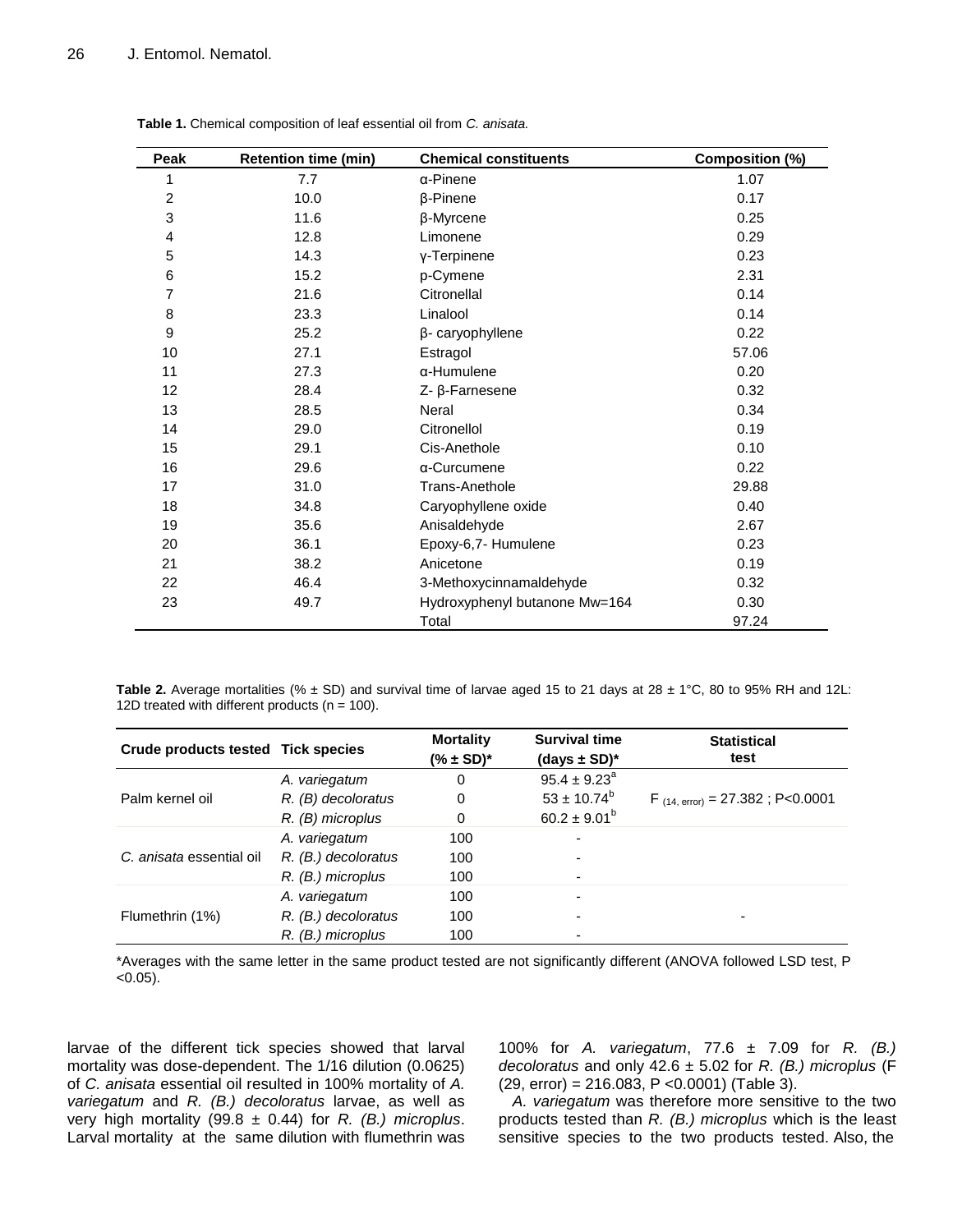| <b>Products</b>  | <b>Tick</b>            | Dilutions (V/V) of the essential oil of C. anisata and flumethrin |                                         |                                         |                                         |                                         |                                         |                                         |                                         |                                         |                                        |
|------------------|------------------------|-------------------------------------------------------------------|-----------------------------------------|-----------------------------------------|-----------------------------------------|-----------------------------------------|-----------------------------------------|-----------------------------------------|-----------------------------------------|-----------------------------------------|----------------------------------------|
| tested           | species                | (1/16)                                                            | (1/20)                                  | (1/24)                                  | (1/32)                                  | (1/40)                                  | (1/48)                                  | (1/64)                                  | (1/80)                                  | (1/96)                                  | <b>Statistical test</b>                |
| C. anisata       | А.<br>variegatum       | $100 \pm 00^{aA}$                                                 | $97 + 2.73$ <sup>aA</sup>               | $82.4 \pm 6.06$ bBC                     | $66 \pm 5^{\circ}$ BC                   | $54.6 \pm 4.61$ dBC                     | $43.4 \pm 5.54$ <sup>eB</sup>           | $38.2 \pm 7.25$ <sup>eB</sup>           | $22.8 \pm 3.34$ <sup>fB</sup>           | $9.8 \pm 3.429B$                        | $F = 231.757$<br>$Df = 44 : P < 0.000$ |
|                  | R. (B.)<br>decoloratus | $100 \pm 00^{aA}$                                                 | $94.6 \pm 3.20^{bA}$                    | $87.8 \pm 3.27$ <sup>cB</sup>           | $69.6 \pm 2.30$ <sup>dB</sup>           | $58.8 \pm 4.08$ <sup>eB</sup>           | $49.6 \pm 8.01$ <sup>fB</sup>           | $30.8 \pm 3.19$ <sup>gC</sup>           | $13.2 \pm 5.06$ <sup>hC</sup>           | $8.4 \pm 1.94^{h}$                      | $F = 359.509$<br>Df = $44: P<0.000$    |
|                  | R. (B.)<br>microplus   | $99.8 \pm 0.44$ aA                                                | $88.8 \pm 4.96^{bB}$                    | $80.6 \pm 3.36$ cC                      | $61.4 \pm 3.64$ dC                      | $52 \pm 3.39^{\circ}$ C                 | $35.6 \pm 5.5$ <sup>fC</sup>            | $16.4 \pm 6.469$ <sup>D</sup>           | $5.6 \pm 2.06^{hD}$                     | $0.8 + 0.83$ <sup>hC</sup>              | $F = 438.885$<br>Df = $44; P < 0.000$  |
| Flumethrin       | А.<br>variegatum       | $100 \pm 00^{aA}$                                                 | $100 \pm 00^{aA}$                       | $100 \pm 00^{aA}$                       | $100 \pm 00^{aA}$                       | $100 \pm 00^{aA}$                       | $100 \pm 00^{aA}$                       | $100 \pm 00^{aA}$                       | $100 \pm 00^{aA}$                       | $100 \pm 00^{aA}$                       | $F = 0$<br>$Df = 44; P = 0$            |
|                  | R. (B.)<br>decoloratus | $77.6 \pm 7.09^{aB}$                                              | $59.8 \pm 3.70$ <sup>bC</sup>           | $48.2 \pm 5.06^{cD}$                    | $35.6 \pm 5.98$ <sup>dD</sup>           | $25 \pm 3.16^{eD}$                      | $19.8 \pm 2.77$ <sup>eD</sup>           | $12.6 \pm 2.70^{fD}$                    | $5.6 \pm 3.369$ <sup>D</sup>            | $0 \pm 00$ <sup>hC</sup>                | $F = 188.467$<br>Df = $44; P < 0.000$  |
|                  | R. (B.)<br>microplus   | $42.6 \pm 5.02$ <sup>aC</sup>                                     | $37.2 \pm 4.81^{bD}$                    | $25.6 \pm 4.56$ <sup>cE</sup>           | $12.8 \pm 3.03^{\text{dE}}$             | $8.2 \pm 2.94$ <sup>eE</sup>            | $6.6 \pm 2.6$ efE                       | $2.4 \pm 2.3$ fgE                       | $0 \pm 00$ gE                           | $0 \pm 00$ gC                           | $F = 118.807$<br>Df = $44: P < 0.000$  |
| Statistical test |                        | $F = 216.083$<br>$Df = 29$<br>P < 0.000                           | $F = 243.201$<br>$Df = 29$<br>P < 0.000 | $F = 223.706$<br>$Df = 29$<br>P < 0.000 | $F = 305.945$<br>$Df = 29$<br>P < 0.000 | $F = 437.640$<br>Df = $29$<br>P < 0.000 | $F = 223.410$<br>$Df = 29$<br>P < 0.000 | $F = 314.476$<br>$Df = 29$<br>P < 0.000 | $F = 816.628$<br>$Df = 29$<br>P < 0.000 | $F = 2.892E3$<br>$Df = 29$<br>P < 0.000 | $\overline{\phantom{a}}$               |

**Table 3.** Average mortalities (**% ± SD)** of larvae aged 15 to 21 days with different dilutions at 28 ± 1°C, 80 - 95% RH and 12L: 12D. (n = 100).

\*Averages with the same lowercase letter on the same row are not significantly different (ANOVA followed by LSD test, P <0.05); \* Averages with the same capital letter in the same column are not significantly different (ANOVA followed by LSD test, P <0.05).

1/40 dilution (0.025) of *C. anisata* essential oil caused larval mortality greater than 50% in all species with averages of  $54.6 \pm 4.61$ ,  $58.8 \pm 4.08$ and 52 ± 3.39, respectively, on *A. variegatum, R. (B.) decoloratus* and *R. (B.) microplus*, while flumethrin resulted in 100% mortality on *A. variegatum* (F (29, error) = 437.640, P <0.0001). Flumethrin was highly toxic to *A. variegatum* with 100% larval mortality at all dilutions, unlike the other two species, especially *R. (B.) microplus*, which was less sensitive to flumethrin than essential oil of *C. anisata* for all dilutions tested (Table 3).

Dose-response curves for essential oil dilutions of *C. anisata* (Figure 1) generally showed the same mortality trend for the three species.

Particularly, perfect similarity was observed between the dose-response curves of *A. variegatum* and *R. (B.) decoloratus*, while the dose-response curve of *R. (B.) microplus* remain distinct from the two previous curves showing lower mortalities as compared to the other two species. This trend was confirmed by LD<sub>50</sub> of A. *variegatum* and *R. (B.) decoloratus* (0.021/0.021). In contrast,  $LD_{50}$  of *R. (B.) microplus* was slightly higher (0.026). The LD<sub>99</sub> of *R. (B.) decoloratus* was the lowest (0.075), whereas that of *A. variegatum* was the highest (0.087) (Table 4). (RR) CIs were low, showing that all the species were susceptible to *C. anisata* essential oil. Doseresponse curves for dilutions of flumethrin (Figure 2) shows totally divergent mortality trends between

the three species. For *A. variegatum* flumethrin was highly toxic with 100% mortality at the lowest dose (0.01). In contrast, larval mortality was dosedependent for the other species. *R. (B.) decoloratus* was more sensitive to flumethrin than *R. (B.) microplus.* The  $LD_{50}$  and  $LD_{99}$  of these species which are respectively 0.040/0.062 and 0.208/0.276 (Table 5) confirm this. *R. (B.) microplus* was less sensitive to flumethrin. There was also no overlap between the confidence intervals (CIs) of the different LDs for each species; there is therefore a significant difference between the LDs of each species. The CIs of resistance ratios (RRs) for *R. (B.) microplus* were low; this shows that although mortality is low, most individuals of these species have been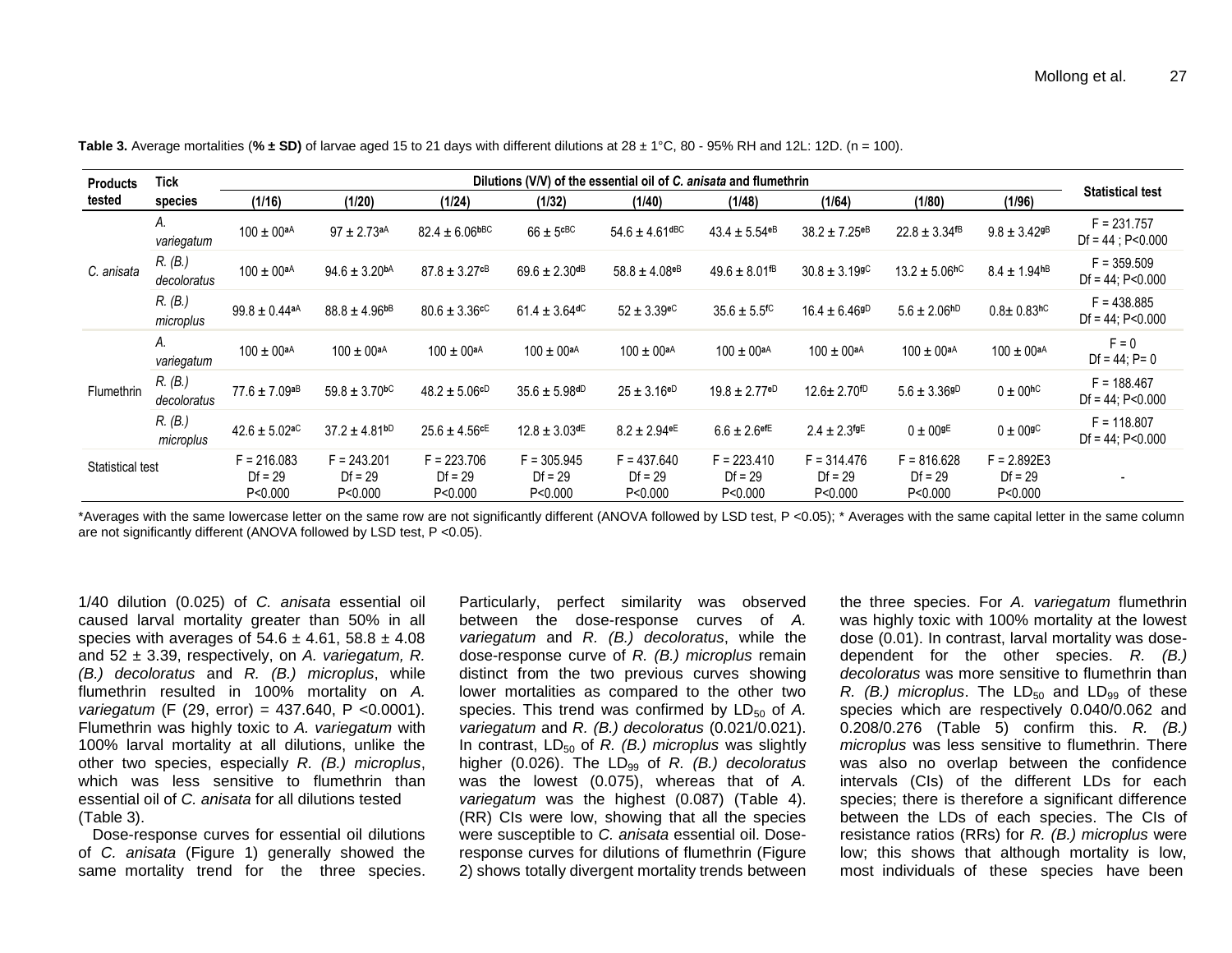|                     | C. anisata               |                          |                          |                          |                   |  |
|---------------------|--------------------------|--------------------------|--------------------------|--------------------------|-------------------|--|
| <b>Species</b>      | LD <sub>50</sub> (IC)    | $LD_{99}$ (IC)           | RR <sub>50</sub>         | RR <sub>99</sub>         |                   |  |
| A. variegatum       | $0.021(0.019 \pm 0.024)$ | $0.087(0.067 \pm 0.130)$ |                          | $\overline{\phantom{0}}$ | $3.797 \pm 0.100$ |  |
| R. (B.) decoloratus | $0.021(0.020 \pm 0.023)$ | $0.075(0.064 \pm 0.091)$ | $0.987(0.952 \pm 1.024)$ | $1.159(1.048 \pm 1.281)$ | $4.282 \pm 0.108$ |  |
| R. (B.) microplus   | $0.026(0.024 \pm 0.028)$ | $0.084(0.072 \pm 0.104)$ | $0.815(0.786 \pm 0.845)$ | $1.030(0.929 \pm 1.143)$ | $4.553 \pm 0.124$ |  |

**Table 4.** Lethal doses (LD<sub>50</sub> and DL<sub>99</sub>) and *C. anisata* resistance ratio (LD<sub>50</sub> and DL<sub>99</sub>).

LD =  $95\%$  lethal dose; IC =  $95\%$  confidence interval; RR = resistance ratio.

**Table 5.** Lethal Doses (LD<sub>50</sub> and DL<sub>99</sub>) and flumethrin Resistance Ratio (LD<sub>50</sub> and DL<sub>99</sub>).

| <b>Species</b>     | RR <sub>50</sub><br>$LD_{50}$ (IC)<br>$LD_{99}$ (IC) |                          | <b>Slopes</b><br>RR <sub>99</sub> |                          |                     |
|--------------------|------------------------------------------------------|--------------------------|-----------------------------------|--------------------------|---------------------|
| A.variegatum       |                                                      |                          | $\overline{\phantom{a}}$          |                          | 54.633± 4667207.699 |
| R. (B.)decoloratus | $0.040(0.037 \pm 0.044)$                             | $0.208(0.159 \pm 0.300)$ | $\overline{\phantom{a}}$          |                          | $3.239 \pm 0.099$   |
| R. (B.) microplus  | $0.062(0.055 \pm 0.074)$                             | $0.276(0.194 \pm 0.468)$ | $0.642(0.592 \pm 0.695)$          | $0.754(0.590 \pm 0.963)$ | $3.589 \pm 0.178$   |

LD =  $95\%$  lethal dose; IC =  $95\%$  confidence interval; RR = resistance ratio.

**Table 6.** Average mortalities of larvae aged 15 to 21 days with crude essential oil of *C. anisata* and at dilution of LD<sub>99</sub> (1/16) at 28  $\pm$  1°C, 80 to 95% RH and 12L : 12D (n = 100).

| Time between introduction | Mortality $(\% \pm SD)^*$                                           | <b>Statistical test</b>       |                                            |
|---------------------------|---------------------------------------------------------------------|-------------------------------|--------------------------------------------|
| of larvae in boxes        | C. anisata pure                                                     | $DL_{99}$ (1/16)              |                                            |
| 0 h                       | $100 \pm 00^{aA}$                                                   | $99.8 \pm 0.44^{aA}$          |                                            |
| 1/2 h                     | $100 \pm 00^{aA}$                                                   | $78 \pm 6.70^{bB}$            |                                            |
| 1 <sub>h</sub>            | $100 \pm 00^{aA}$                                                   | $67.6 \pm 4.27$ <sup>bC</sup> |                                            |
| 2 <sub>h</sub>            | $100 \pm 00^{aA}$                                                   | $60.8 \pm 4.49^{bD}$          |                                            |
| 3 h                       | $100 \pm 00^{aA}$                                                   | $53.4 \pm 4.66^{bE}$          |                                            |
| 4 h                       | $100 \pm 00^{aA}$                                                   | $51.2 \pm 3.56^{bE}$          | $F_{(89, error)} = 413.142;$<br>P < 0.0001 |
| 6 h                       | $100 \pm 00^{aA}$                                                   | $43.2 \pm 3.42^{bF}$          |                                            |
| 12 <sub>h</sub>           | $97 \pm 3.46^{\text{aA}}$                                           | $33 \pm 4.74^{bG}$            |                                            |
| 24 h                      | $13.2 \pm 3.70^{bB}$                                                | $26.2 \pm 4.81$ <sup>aH</sup> |                                            |
| Statistical test          | F (44, error) = $1.455^{E}3$ ; F (44, error) = 133.3;<br>P < 0.0001 | P < 0.0001                    |                                            |

h = hour; \*Averages with the same small letter on the same row are not significantly different (ANOVA followed by LSD test, P < 0.05). \*Averages with the same capital letter in the same column are not significantly different (ANOVA followed by LSD test, P < 0.05).

sensitive to flumethrin.

## *Remanence of the crude extract of C. anisata essential oil and its 1/16 dilution in R. (B.) microplus species*

Retention test of *C. anisata* crude essential oil and its 1/16 dilution in palm kernel oil on Whatman paper was performed on *R. (B.) microplus,* a less sensitive species. The crude essential oil of *C. anisata* showed high toxicity during the first 12 h with an average larval mortality greater than 97  $\pm$  3.46%. However, at 24 h, this mortality decreased to  $13.2 \pm 3.70\%$  (Table 6).

The 1/16 dilution produced high mortality only at the beginning of the tests (between zero and thirty minutes) with 99.8  $\pm$  0.44% larval mortality (Table 6 and Figure 3). After 30 min, effectiveness decreased progressively to  $26.2 \pm 4.81\%$  at 24 h. However, this mortality after 24 h was significantly greater than that obtained with the crude extract of *C. anisata* (13.2% ± 3.70) F (89, error) = 413.142; P <0.001. So, in the long run, palm kernel oil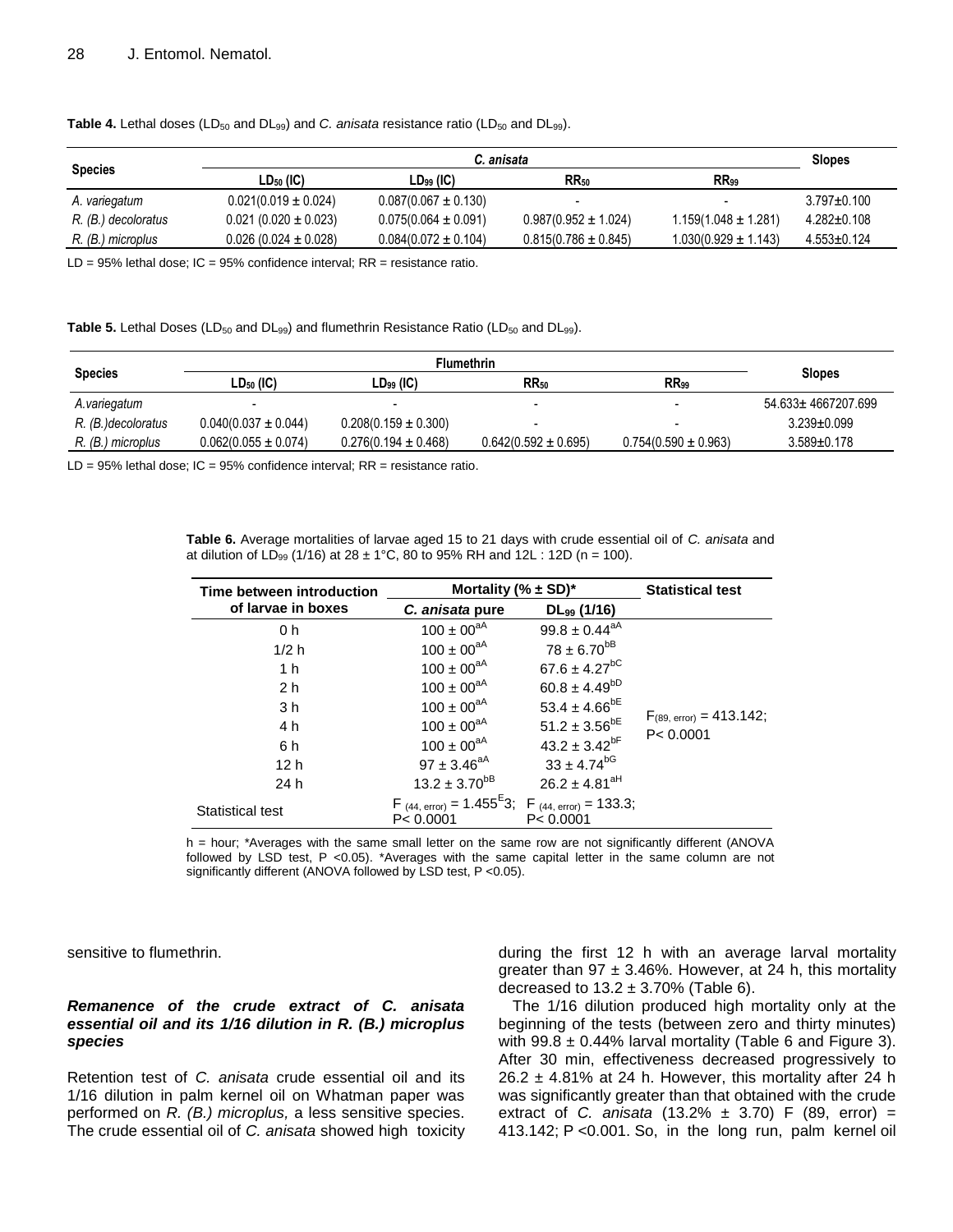

**Figure 1.** Dose-response curves of dilutions of *C. anisata* essential oil on the larvae of the three species.



**Figure 2.** Dose-response curves for dilutions of flumethrin on the larvae of the three species.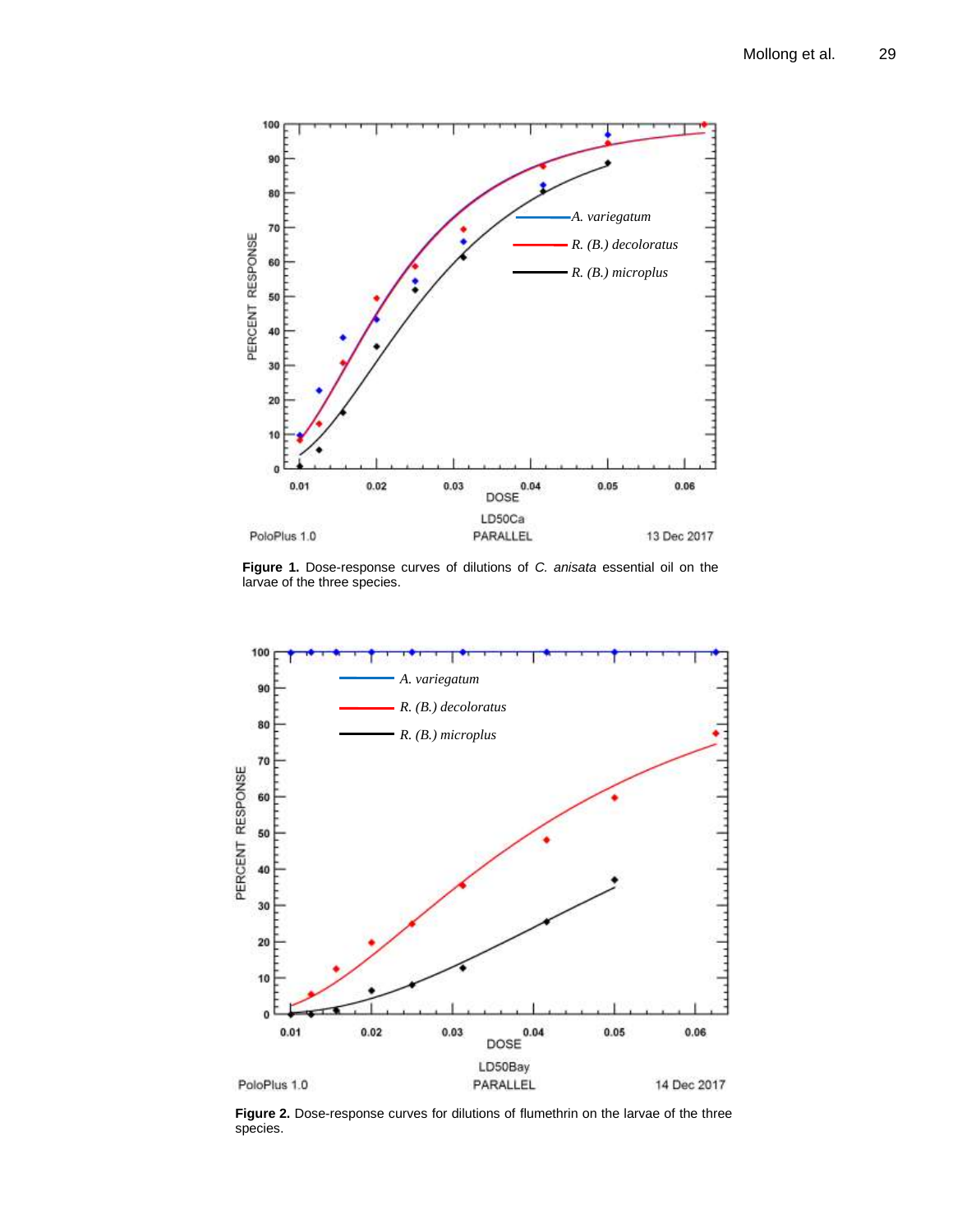

**Figure 3.** Variation in larval mortality of *R. (B.) microplus* treated with *C. anisata* crude essential oil and its 1/16 dilution with time at  $28 \pm 1^{\circ}$ C, 80 - 95% RH and 12L : 12D

seems to favour the retention of the volatile essential oil.

# **DISCUSSION**

One of fundamental problems is the question of the resistance that ticks develop to synthetic acaricides which also pollute the environment. Several authors (Yessinou et al., 2016; Silva et al., 2011, 2009; Nuto et al., 2008) have already tested the toxicity of essential oils on ticks and shown have that they constitute potential alternatives to chemical acaricides because of their effectiveness. However, they use different essential oil apart from *C. anisata* which, in addition to antifungal and microbial properties, is used as an ethnomedicinal plant (Lawal et al., 2015). Essential oil of *C. anisata* proved to be toxic to larvae of three species. Although, the mechanism of action of pesticidal properties is unknown and relatively under-researched (Isman 2000), Wigglesworth (1972) suggests that the lipophilic nature of essential oils can degrade the waxy layer of insects and cause water loss or larval desiccation. In these circumstances, the trachea and the air sacs of arthropods which are coated with this waxy layer, are affected by the essential oil and may lead to asphyxiation. The death of larvae obtained after exposure is certainly due to contact and/or inhalation of vapors of essential oil compounds. Essential oils have insecticidal activity and because of their volatility, are used as good fumigation materials (Amzouar et al., 2016). However, other authors (Chiasson et al., 2004a, b; Karpouhtsis et al., 1998) argued that, topical application or contact with the essential oils is necessary for mortality to occur. Nuto et al. (2008) and Alitonou et al. (2004) also confirmed this on ticks.

The observations in this study indicate that the vegetable oil of palm kernels used as solvent had no effect on the larvae of the species tested. Therefore, the larval mortality observed in this study is due either to the inhalation or to the contact of essential oil compounds with the larvae. Vinturelle et al. (2017) and Peixoto et al. (2015) have shown that the effectiveness of essential oils on these arthropods like *R. (B) microplus*, is due to the effect of some major compounds such as carvone, limonene and citral, β-aminoalcohol and other compounds. Also, regarding the essential oil of *C. anisata*, effectiveness of some major compounds like estragol has already been emphasized (Okunade and Olaifa, 1987). In fact, it is very easy for a pest to develop resistance against a molecule and in turn to molecules belonging to the same class as against a mixture of molecules (crude extract) acting synergistically (Torres et al., 2012; Chagas et al., 2011). These authors have already shown that the crude extract of essential oils is more effective on ticks than extracts derived or fractionated.

Stabilization of essential oils in an appropriate solvent will undoubtedly slow down its volatility and increase its effectiveness (Nuto et al., 2008). This hypothesis seems to be corroborated since it was found that exposure of *R. (B) microplus* larvae 24 h after impregnating Whatman paper with dilution of the essential oil in palm oil gave a higher mortality than the crude essential oil. The vegetable oil certainly retained some compounds that caused this mortality gap. However, this vegetable oil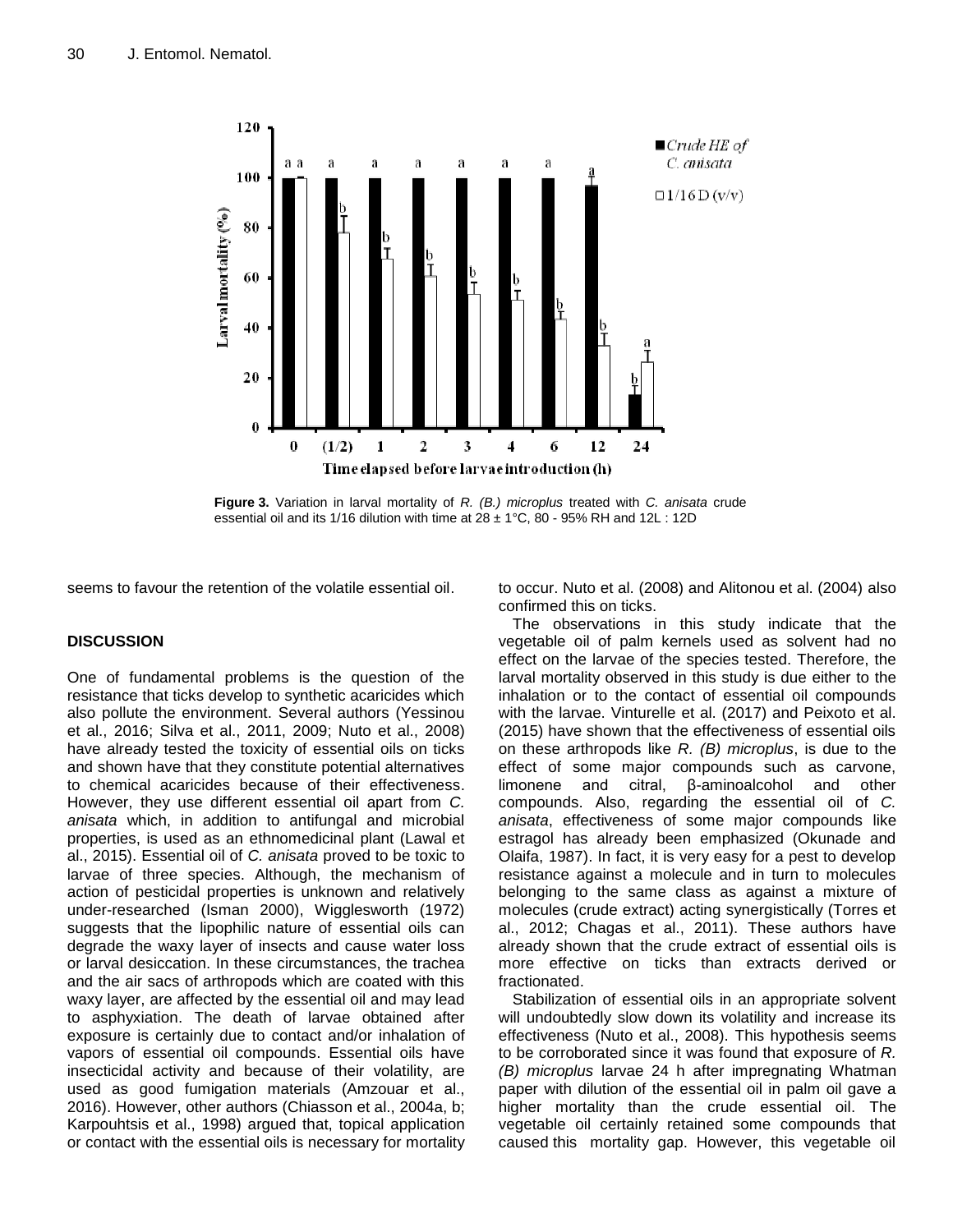retains very little essential oil since larval mortality dropped very rapidly after the thirtieth minute with a difference in mortality between the crude extract and the dilution. In addition, dilutions of the essential oil proved to be more effective than flumethrin with respect to species of the genus *Rhipicephalus (B)*, particularly *R. (B) microplus*. Flumethrin which proved highly toxic to *A. variegatum*, was less toxic to *R. (B) decoloratus* and especially *R. (B) microplus*. This is probably because these monophasic species spend their entire life cycle on the same host. This constantly exposes them to synthetic chemical acaricides and gives them a chance to develop more resistance to molecules (Adehan et al., 2016; Castro-Janer et al., 2010a, b). Thus, this resistance would predispose *R. (B.) microplus* to be less sensitive to other molecules which are prone to metabolization by similar enzymes or which are active on similar targets. The lower sensitivity of *R. (B.) microplus* larvae towards this essential oil and flumethrin in comparison with the other species endorses this fact. Essential oil of *C. anisata* is therefore toxic to larvae of the three tick species and constitutes an alternative to control their populations.

## **Conclusion**

This study showed that essential oil of *C. anisata* is toxic to larvae of *A. variegatum, R. (B.) decoloratus* and *R. (B.) microplus* ticks. Toxicity is dose-dependent and a 1/16 dilution caused 100% mortality of larvae aged 15 to 21 days after 24 h of exposure. However, species sensitivity differs*.* In addition, palm kernel vegetable oil can reduce the volatility of the essential oil but only to a very small extent. Search for methods and means of application of this essential oil would be beneficial for its use in tick control.

# **CONFLICT OF INTERESTS**

The authors have not declared any conflict of interests.

# **ACKNOWLEDGEMENTS**

The authors are grateful to Dr. Abalo E. Kulo, Director of the Farm of the Agricultural Experimental Station, School of Agronomy, University of Lomé, for authorizing tick collection and Dr. Vincent Ahadji-Dabla for his scientific contribution.

## **REFERENCES**

- Abbas RZ, Zaman MA, Colwell DD, Gilleard J, Iqbal Z (2014). Acaricide resistance in cattle ticks and approaches to its management: The state of play. Veterinary Parasitology 203:6-20.
- Abott WS (1925). A method of computing the effectiveness of an

insecticide. Journal of Economic Entomology 18:265-267.

- Adakal H, Biguezoton A, Zoungrana S, Courtin F, De Clercq EM, Madder M (2013). Alarming spread of the Asian cattle tick *Rhipicephalus microplus* in West Africa: another three countries are affected: Burkina Faso, Mali and Togo. Experimental and Applied Acarology 61:83-386.
- Adakal H, Stachurski F, Chevillon C (2012). Tick control practices in Burkina Faso and acaricide resistance survey in *Rhipicephalus (Boophilus) geigyi* (Acari: Ixodidae). Experimental and Applied Acarology 59(4):483-91.
- Adehan SB, Biguezoton A, Adakal H, Assogba MN, Zoungrana S, Gbaguidi AM, Tonouhewa A, Kandé S, Achi L, Kagone H, Adehan R, Mensah GA, De Deken R, Madder M, Farougou S (2016). Acaricide resistance of *Rhipicephalus microplus* ticks in Benin. African Journal of Agricultural Research 11(14):1199-1208.
- Alitonou G, Avlessi F, Bokossa I, Ahoussi E, Dangou J, Sohounhloué DCK (2004). Composition chimiques et activités biologiques de l'huile essentielle de *Lantana camara Linn.* Comptes Rendus Chimie 7:1101-1105.
- Amzouar S, Boughdad A, Maatoui A, Allam L (2016). Comparison of the chemical composition and the insecticidal activity of essential oils of *Mentha suaveolens* Ehrh. collected from two different regions of Morocco, against *Bruchus rufimanus* (Bohman) (Coleoptera: Chrysomelidae). International Journal of Innovation and Applied Studies 18(3):836-845.
- Biguezoton A, Chevillon C, Adehan S, Adakal H, Zoungrana S, Farougou S (2016). Community structure, seasonal variations and interactions between native and invasive cattle tick species in Benin and Burkina Faso. Parasites and Vectors 9(43):1-16.
- [Boka](https://www.ncbi.nlm.nih.gov/pubmed/?term=Boka%20OM%5BAuthor%5D&cauthor=true&cauthor_uid=28497303) OM, [Achi L,](https://www.ncbi.nlm.nih.gov/pubmed/?term=Achi%20L%5BAuthor%5D&cauthor=true&cauthor_uid=28497303) [Adakal H,](https://www.ncbi.nlm.nih.gov/pubmed/?term=Adakal%20H%5BAuthor%5D&cauthor=true&cauthor_uid=28497303) [Azokou A,](https://www.ncbi.nlm.nih.gov/pubmed/?term=Azokou%20A%5BAuthor%5D&cauthor=true&cauthor_uid=28497303) [Yao P,](https://www.ncbi.nlm.nih.gov/pubmed/?term=Yao%20P%5BAuthor%5D&cauthor=true&cauthor_uid=28497303) [Yapi YG,](https://www.ncbi.nlm.nih.gov/pubmed/?term=Yapi%20YG%5BAuthor%5D&cauthor=true&cauthor_uid=28497303) [Kone M,](https://www.ncbi.nlm.nih.gov/pubmed/?term=Kone%20M%5BAuthor%5D&cauthor=true&cauthor_uid=28497303) [Dagnogo K,](https://www.ncbi.nlm.nih.gov/pubmed/?term=Dagnogo%20K%5BAuthor%5D&cauthor=true&cauthor_uid=28497303) [Kaboret YY](https://www.ncbi.nlm.nih.gov/pubmed/?term=Kaboret%20YY%5BAuthor%5D&cauthor=true&cauthor_uid=28497303) (2017). Review of cattle ticks (Acari, Ixodida) in Ivory Coast and geographic distribution of *Rhipicephalus* (*Boophilus*) *microplus*, an emerging tick in West Africa. Experimental and Applied Acarology 71(4):355-369.
- Boka OM, Madder M, Achi YL, Kaboret YY, Berkvens D (2014). Modélisation du remplacement de *Rhipicephalus* (*Boophilus) decoloratus* par *Rhipicephalus* (*Boophilus) microplus*, une tique émergente en Côte d'Ivoire. European Scientific Journal 10 (30):120- 132.
- Castro-Janer E, Martins JR, Mendes MC, Namindome A, Klafke GM, Schumaker TT (2010a) Diagnoses of fipronil resistance in Brazilian cattle ticks (*Rhipicephalus (Boophilus) microplus*) using *in vitro* larval bioassays. Veterinary Parasitology 173:300-306.
- Castro-Janer E, Rifran L, Gonzalez P, Piaggio J, Gil A, Schumaker TT (2010b). *Rhipicephalus (Boophilus) microplus* (Acari: Ixodidae) resistance to fipronil in Uruguay evaluated by in vitro bioassays. Veterinary Parasitology 169:172-177.
- Chagas AC, Domingues LF, Fantatto RR, Giglioti R, Oliveira MC, Oliveira DH, Mano RA, Jacob RG (2014). In vitro and in vivo acaricide action of juvenoid analogs produced from the chemical modification of *Cymbopogon* spp. and *Corymbia citriodora* essential oil on the cattle tick *Rhipicephalus (Boophilus) microplus*. Veterinary Parasitology 205(1-2):277-284.
- [Chagas](https://translate.googleusercontent.com/translate_c?depth=1&hl=fr&prev=search&rurl=translate.google.com&sl=en&sp=nmt4&u=https://www.ncbi.nlm.nih.gov/pubmed/%3Fterm%3DChagas%2520AC%255BAuthor%255D%26cauthor%3Dtrue%26cauthor_uid%3D21439229&usg=ALkJrhjWYUnm4gS9dxkyAMS_xQZA3VCUIA) AC, [Georgetti CS,](https://translate.googleusercontent.com/translate_c?depth=1&hl=fr&prev=search&rurl=translate.google.com&sl=en&sp=nmt4&u=https://www.ncbi.nlm.nih.gov/pubmed/%3Fterm%3DGeorgetti%2520CS%255BAuthor%255D%26cauthor%3Dtrue%26cauthor_uid%3D21439229&usg=ALkJrhinJaTI3frxKYqaeN56D626RusI9g) [Carvalho CO,](https://translate.googleusercontent.com/translate_c?depth=1&hl=fr&prev=search&rurl=translate.google.com&sl=en&sp=nmt4&u=https://www.ncbi.nlm.nih.gov/pubmed/%3Fterm%3DCarvalho%2520CO%255BAuthor%255D%26cauthor%3Dtrue%26cauthor_uid%3D21439229&usg=ALkJrhjvWEo_SZJXDvW0SWVUHriRtjhadQ) [Oliveira MC,](https://translate.googleusercontent.com/translate_c?depth=1&hl=fr&prev=search&rurl=translate.google.com&sl=en&sp=nmt4&u=https://www.ncbi.nlm.nih.gov/pubmed/%3Fterm%3DOliveira%2520MC%255BAuthor%255D%26cauthor%3Dtrue%26cauthor_uid%3D21439229&usg=ALkJrhi-cyVhxHPsUzCTil119Wvk0LuHxA) [Rodrigues](https://translate.googleusercontent.com/translate_c?depth=1&hl=fr&prev=search&rurl=translate.google.com&sl=en&sp=nmt4&u=https://www.ncbi.nlm.nih.gov/pubmed/%3Fterm%3DRodrigues%2520RA%255BAuthor%255D%26cauthor%3Dtrue%26cauthor_uid%3D21439229&usg=ALkJrhh4xkfGpzs7XQQ4JcBEJIhlgp057g) RA, [Foglio MA,](https://translate.googleusercontent.com/translate_c?depth=1&hl=fr&prev=search&rurl=translate.google.com&sl=en&sp=nmt4&u=https://www.ncbi.nlm.nih.gov/pubmed/%3Fterm%3DFoglio%2520MA%255BAuthor%255D%26cauthor%3Dtrue%26cauthor_uid%3D21439229&usg=ALkJrhgSfzlqRy4mpCkWEQzFAgEYWEfmVg) [Magalhães PM](https://translate.googleusercontent.com/translate_c?depth=1&hl=fr&prev=search&rurl=translate.google.com&sl=en&sp=nmt4&u=https://www.ncbi.nlm.nih.gov/pubmed/%3Fterm%3DMagalh%25C3%25A3es%2520PM%255BAuthor%255D%26cauthor%3Dtrue%26cauthor_uid%3D21439229&usg=ALkJrhjhUXIG4bYeKatTCCRs2G2UYaXFHg) (2011). Activité in vitro des extraits d'*Artemisia annua* L (Asteraceae) contre *Rhipicephalus (Boophilus) microplus*. Revista Brasileira de Parasitologia Veterinária 20(1):31- 35.
- Chiasson H, Bostanian N, Vincent C (2004a). Acaricidal properties of a *Chenopodium*-based biopesticide. Journal of Economic Entomology 97:1373-1377.
- Chiasson H, Vincent C, bostanian N (2004b). Insecticidal properties of a *Chenopodium*-based biopesticide. Journal of Economic Entomology, 97:1378-1383.
- De Clercq E M, Later S, Estrada-Peña A, Madder M, Adehan S, Vanwambeke S O (2015). Species distribution modelling for *Rhipicephalus microplus* (Acari: Ixodidae) in Benin, West Africa: Comparing datasets and modelling algorithms. Preventive Veterinary Medicine 118:8-21.
- De Meneghi D, Stachurski F, Adakal H (2016). Experience in Tick Control by Acaricide in the Traditional Cattle Sector in Zambia and Burkina Faso: Possible Environmental and Public Health Implications.